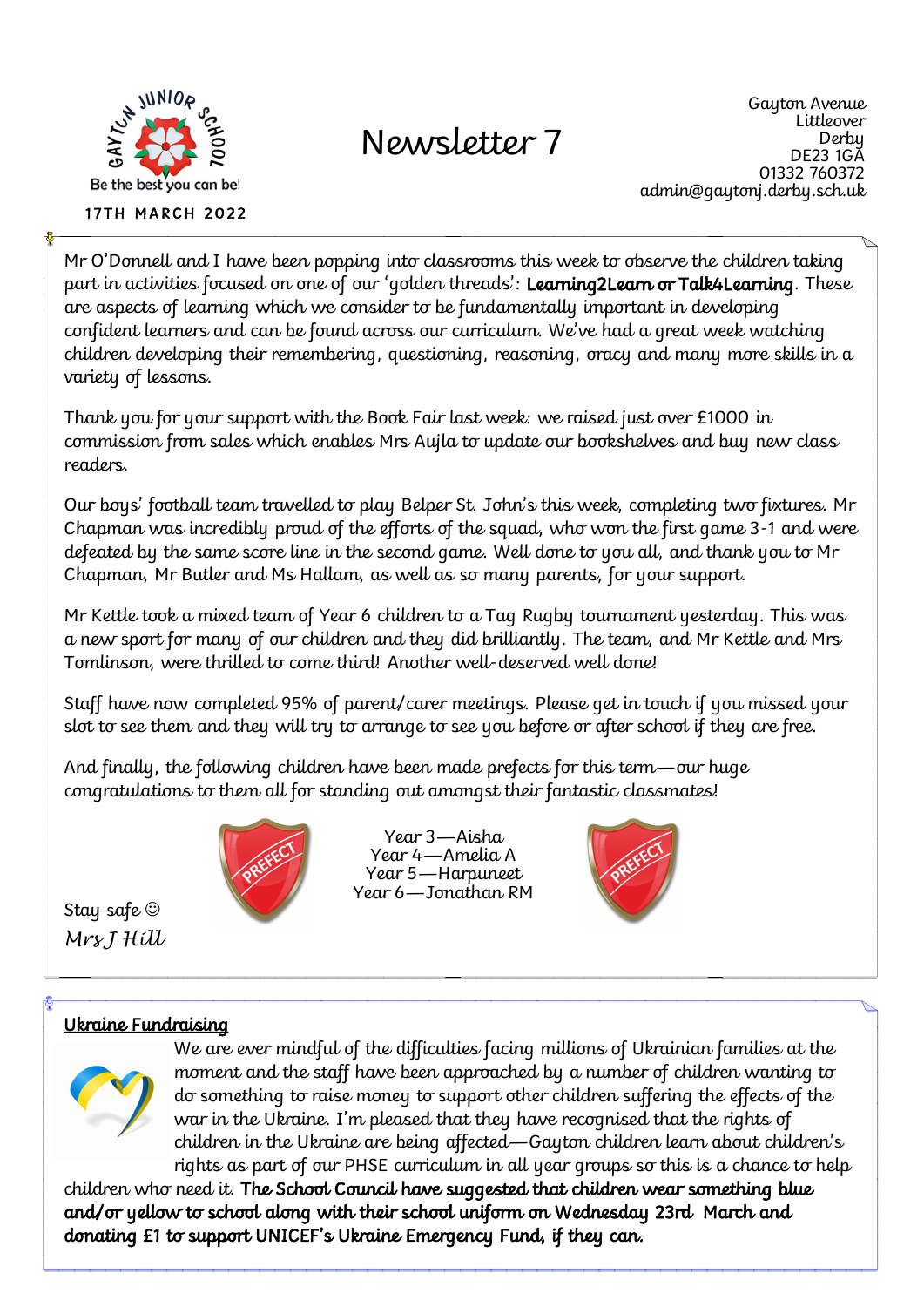#### Red Nose Day 2022

Remember that we are inviting the children to wear a **splash of red** (t-shirt, hairband, socks or Comic Relief merchandise) along with their school uniform tomorrow, Friday 18th March.



#### **Safeguarding**



After stepping into the role as Designated Safeguarding Lead (DSL) during the transition period between headteachers prior to COVID, Mrs Trimbee will now return to her role as Deputy DSL. I would like to thank her for keeping this role during COVID whilst we all made adaptations to the ways in which we were working. I will now take the lead as DSL within our Safeguarding Team

alongside Mrs Trimbee, Mrs Clarke, our Learning Mentor, Mrs Costema, our SENCO, and Mrs James, our Attendance Officer.

Please remember you can contact us out of hours by emailing safeguarding@gaytonj.derby.sch.uk if you have urgent concerns about the safety of any child.

#### PE Days

Your child should be wearing PE kit to school on their PE days. This is black or blue tracksuit bottoms or leggings (shorts are fine in the summer) and a white t-shirt with their usual school sweatshirt.

Class 1—Wednesday & Thursday Class 2—Monday & Friday Class 3—Monday & Friday Class 4—Monday & Thursday Class 5—Tuesday & Thursday Class 6—Tuesday & Thursday



Class 7—Tuesday & Wednesday Class 8—Monday & Wednesday Class 9—Monday & Tuesday Class 10—Monday & Tuesday Class 11—Thursday & Friday Class 12—Wednesday & Friday

#### Mobile Phones

Please remember that if your child is walking to or from school by themselves and you wish them to bring a mobile phone with them to school, they will need to bring a completed moblie phone consent form with them. To avoid phones being lost, broken or misused during the school day, phones must be handed in to class teachers each morning and collected at home time. Please ask the school office if you need a form.



#### Blagreaves Library

Blagreaves Community Managed Library is looking for volunteers from the local community to help within the library. This role is not only rewarding to the community but a vital service for all. Community Managed Libraries rely on volunteers to deliver core library services. They are currently open Wednesdays and Thursdays 11am – 3pm and Fridays 11am – 1pm however, with more volunteers, could increase their opening hours. For more information please contact Lisa Seckington on 07486 381155 or lisa.seckington@dhadvice.org

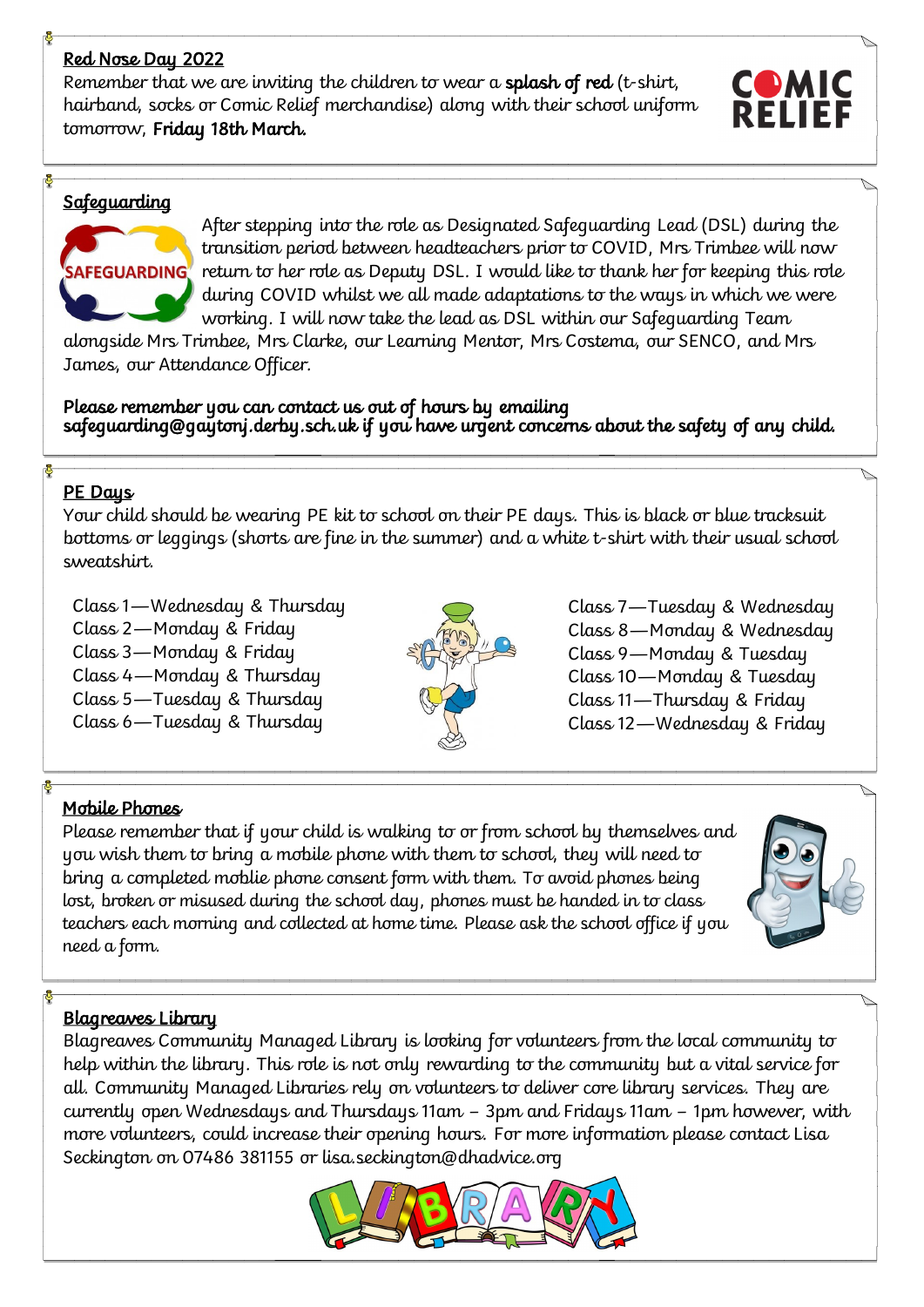#### What Have You Done at School Today?

Have you seen out weekly round-up posts on our Facebook page yet?

I know many of you will be familiar with the "nothing" or "I can't remember" responses (the latter is my son's particular favourite) when asking your children what they have done at school! This is one of the reasons why we first created our weekly Learning Logs: so that we could let you know exactly what the children had been learning each week.

From the parent questionnaire sent out before half term, 9% of parents were not aware of what their children were learning so, from today, I will be doing a short post on our Facebook page this week as a round up of our week in school, to compliment what is on the Learning Log each week. Please like our Facebook page if you haven't already to catch up with these weekly round ups!



https://m.facebook.com/gaytonjuniorschool/

| <b>KEY DATES 2021-22</b>              |            |                                     |
|---------------------------------------|------------|-------------------------------------|
| Friday 18th March                     | All Day    | Wear Something Red for Comic Relief |
| Monday 21st March                     | All week   | Year 6 Mock SATs week               |
| Wednesday 23rd March                  | All Day    | Wear Blue & Yellow for UNICEF       |
| Thursday 24th or Friday 25th<br>March | All Day    | Year 3 Roman Day                    |
| Wednesday 6th April                   | TBC        | Easter Discos                       |
| Thursday 7th April                    | 3:30pm     | Break Up for Easter                 |
| Friday 8th April                      | All Day    | <b>INSET Day 5</b>                  |
| <b>EASTER HOLIDAYS</b>                |            |                                     |
| Monday 25th April                     | $8:55$ am  | Back to School                      |
| Monday 2nd May                        | All Day    | Bank Holiday - School Closed        |
| Monday 9th -<br>Friday 13th May       | Mornings   | Year 6 SATs Week                    |
| Friday 13th-<br>Sunday 15th May       | Weekend    | Year 6 PGL Trip                     |
| Friday 27th May                       | 3:30pm     | Break Up for Half Term              |
| <b>HALF TERM</b>                      |            |                                     |
| Monday 6th June                       | $8:55$ am  | Back to School                      |
| Thursday 9th June                     | AM         | Class and Leavers' Photos           |
| Tuesday 21st June                     | <b>TBC</b> | Year 4 Ukulele concert (Date TBC)   |
| Friday 1st July                       | All day    | Sponsored Event (Date TBC)          |
| Monday 11th July                      | 3:30pm     | Annual Reports Home to Parents      |
| Thursday 14th July                    | Morning    | Lower School Sports Day             |
| Friday 15th July                      | Morning    | Upper School Sports Day             |
| Friday 22nd July                      | 3:30pm     | Break Up for Summer                 |